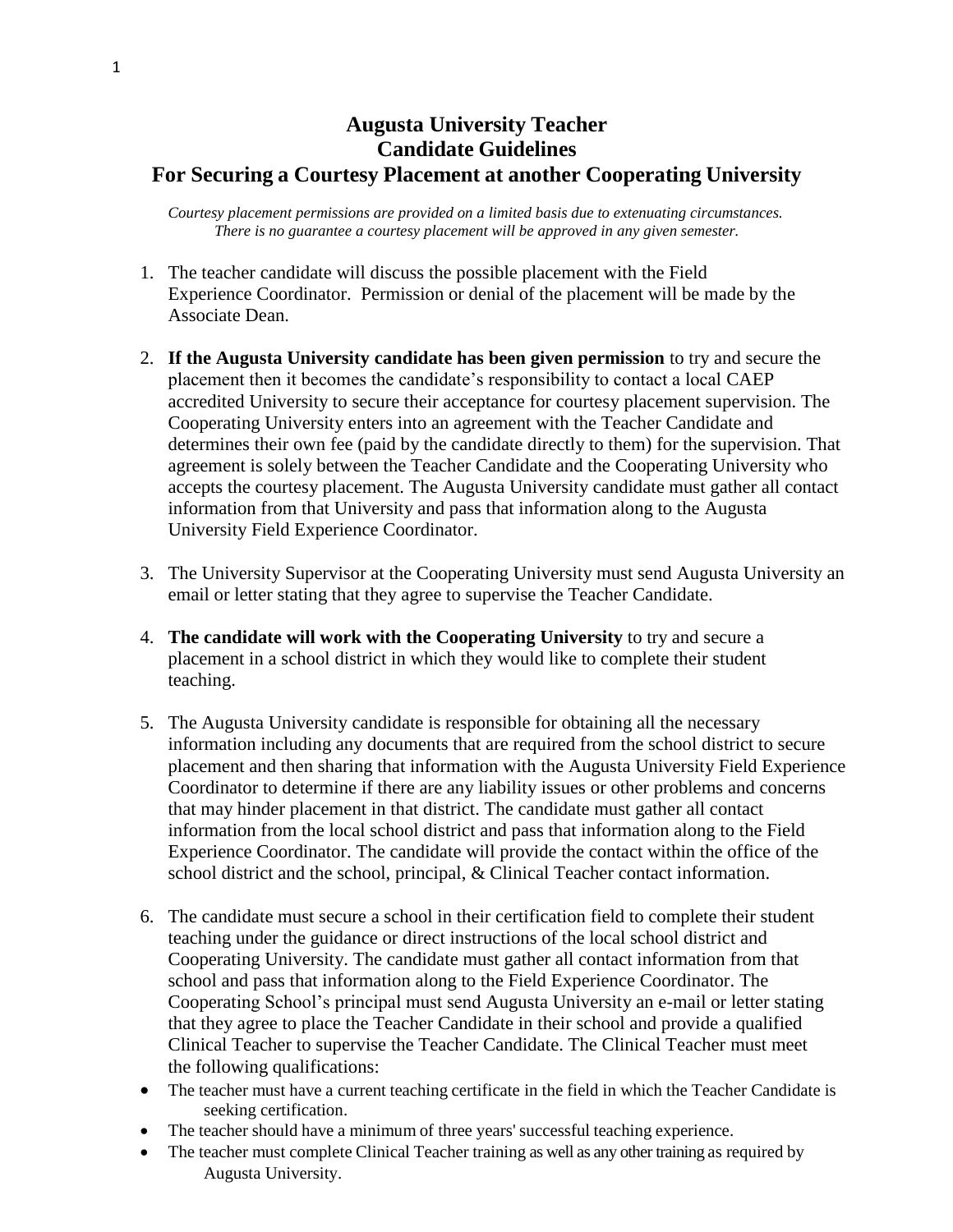- 7. The Local School District, Cooperating University, and Clinical Teacher must agree to the terms of supervision as outlined on the Courtesy Placement Agreement. The Candidate, Cooperating University Supervisor, and Clinical Teacher must sign the agreement in order to process the courtesy placement.
- 8. **If approved,** the candidate requesting a courtesy placement must complete and submit an Augusta University Student Teaching Application (located on the Teacher Education website). They must indicate at the top of that application that they are requesting a courtesy placement.
- 9. It is the candidate's responsibility to complete all requirements in a timely manner in order to be approved for the student teaching placement.

**\****The Augusta University Certification Officer should be notified if a candidate will be completing a Courtesy Placement at another institution.*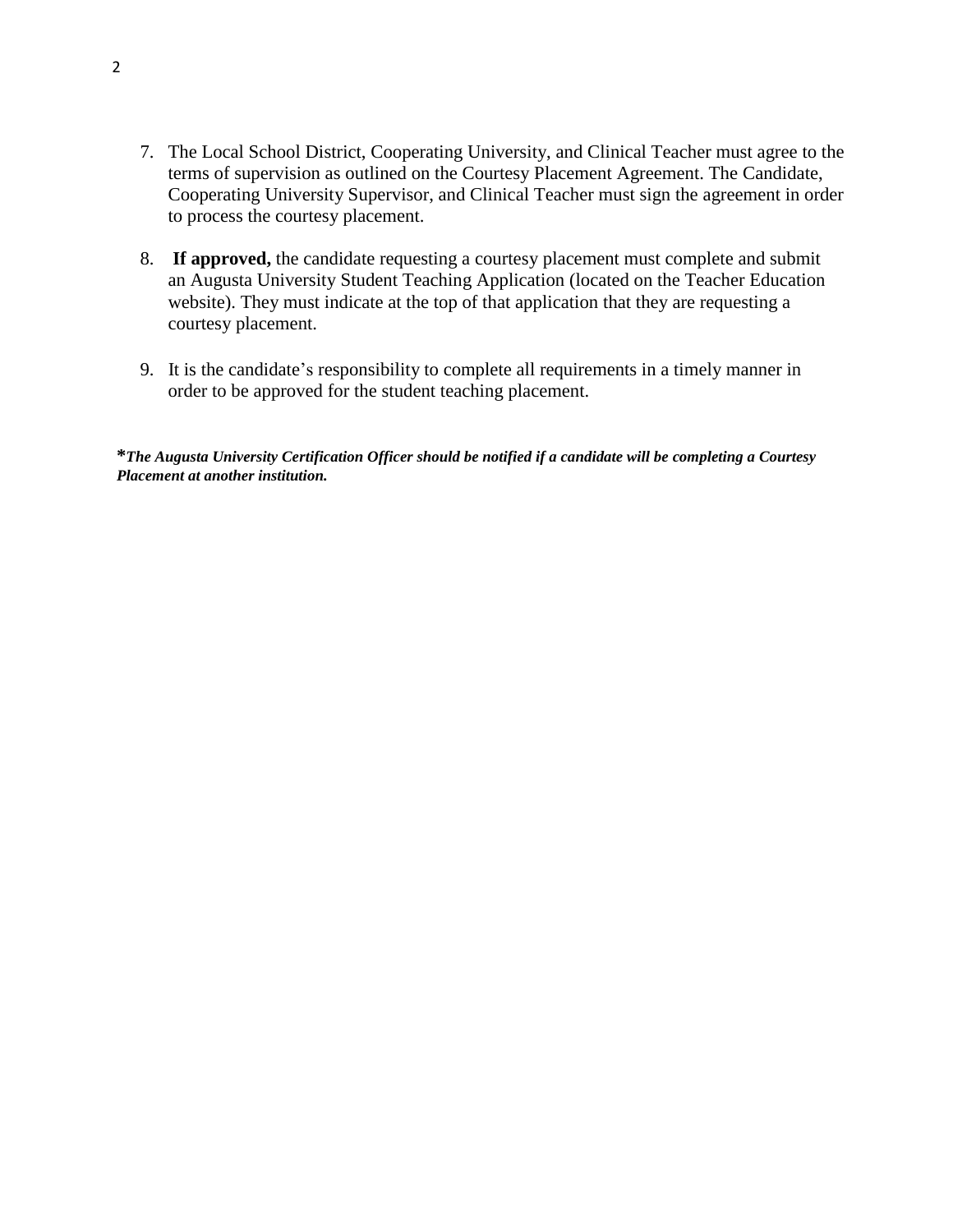## **Courtesy Placement Agreement for an Augusta University Teacher Candidate at a Cooperating University**

## **Clinical Teacher:**

- 1. The Cooperating School's principal must send AU an e-mail or letter stating that they agree to place the Teacher Candidate in their school and provide a qualified Clinical Teacher to supervise the Teacher Candidate.
- *2. The Clinical Teacher must meet the following requirements in order to supervise the Teacher Candidate:*
	- a. The teacher must have a current teaching certificate.
	- b. The teacher should have a minimum of three years' successful teaching experience.
	- c. The teacher must complete Clinical Teacher training and any other training (ex: edTPA or co-teaching training) as required by AU.
- 3. Augusta University pays the Clinical Teacher \$150 to supervise the Teacher Candidate. The Clinical Teacher must fill out the *Clinical Teacher Payment Form.* The payment form can be found at the following website: [http://www.augusta.edu/education/documents/fieldexperience/clinical-teacher-payment](http://www.augusta.edu/education/documents/fieldexperience/clinical-teacher-payment-form.pdf)[form.pdf,](http://www.augusta.edu/education/documents/fieldexperience/clinical-teacher-payment-form.pdf)
- 4. The Clinical Teacher must read the *Clinical Teacher Guide To Supervision of Student Teachers* which is located on the AU website at the following link: [http://www.augusta.edu/education/teaching-leading/documents/clinical-teacher](http://www.augusta.edu/education/teaching-leading/documents/clinical-teacher-guide2supervision-of-student-teachers.pdf)[guide2supervision-of-student-teachers.pdf.](http://www.augusta.edu/education/teaching-leading/documents/clinical-teacher-guide2supervision-of-student-teachers.pdf)
- 5. The Clinical Teacher must successfully complete the online *Clinical Teacher Training* which can be found at: [http://www.augusta.edu/education/teaching-leading/clinical](http://www.augusta.edu/education/teaching-leading/clinical-teacher-training.php)[teacher-training.php](http://www.augusta.edu/education/teaching-leading/clinical-teacher-training.php)
- 6. The Clinical Teacher must complete **6 written evaluations of lessons** taught by the Teacher Candidate and provide a copy to the student. The student is responsible for providing copies of the evaluation forms to the AU Supervisor. The Clinical Teacher must also complete a **midterm** and **final evaluation** in Chalk & Wire. (The link will be sent via email at the appropriate evaluation times.